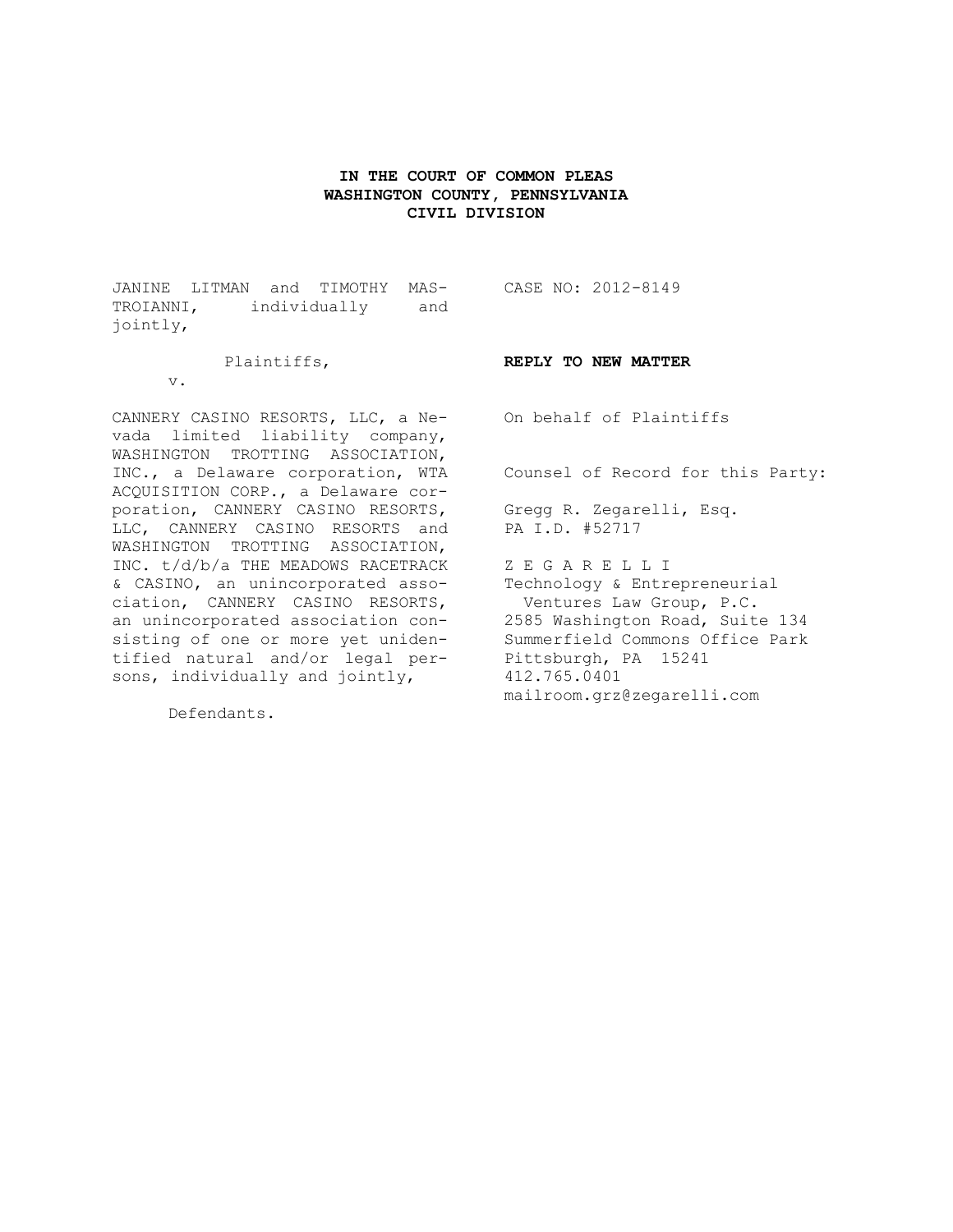### **IN THE COURT OF COMMON PLEAS WASHINGTON COUNTY, PENNSYLVANIA CIVIL DIVISION**

JANINE LITMAN and TIMOTHY MAS-TROIANNI, individually and jointly,

CASE NO: 2012-8149

Plaintiffs,

v.

CANNERY CASINO RESORTS, LLC, a Nevada limited liability company, WASHINGTON TROTTING ASSOCIATION, INC., a Delaware corporation, WTA ACQUISITION CORP., a Delaware corporation, CANNERY CASINO RESORTS, LLC, CANNERY CASINO RESORTS and WASHINGTON TROTTING ASSOCIATION, INC. t/d/b/a THE MEADOWS RACETRACK & CASINO, an unincorporated association, CANNERY CASINO RESORTS, an unincorporated association consisting of one or more yet unidentified natural and/or legal persons, individually and jointly,

Defendants.

 $\overline{a}$ 

#### **REPLY TO NEW MATTER**

AND NOW, come Plaintiffs, by and through their legal counsel, and file this Reply to New Matter, averring as follows:

1. **Denied.** Defendants' averment is a nullity as a result of the Order of this Court, dated December 17, 2013. To the extent that any response is required, it is denied that the Complaint fails to state a claim upon which relief can be granted.

2. **Denied.** It is denied that Plaintiff has not sustained any damages as a result of any matter alleged in the Third Amended Complaint (the "Complaint").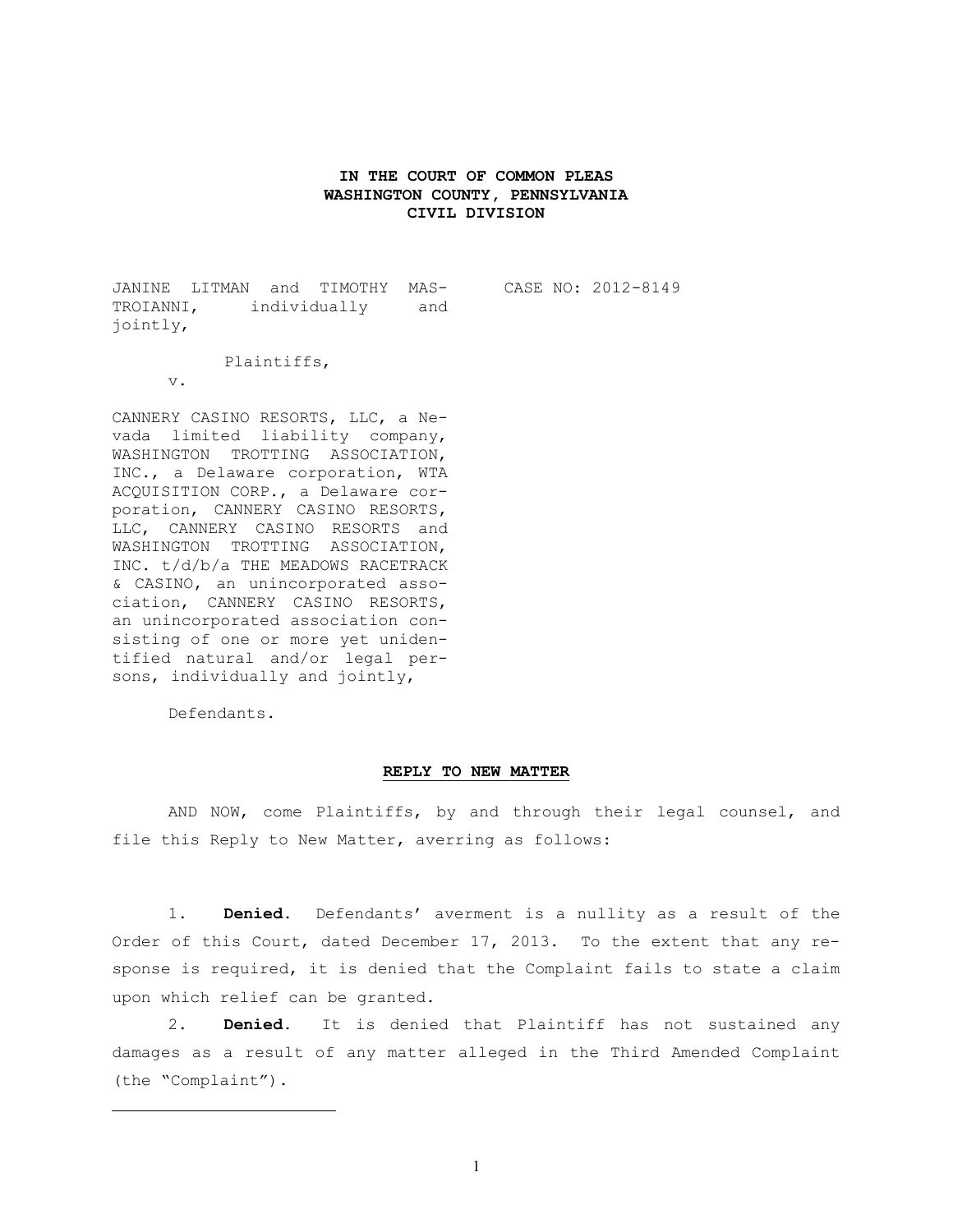3. **Denied as stated.** By this reference, Plaintiffs hereby incorporate the averments made in its Complaint as if fully stated herein, and, accordingly, deny as stated that WTA is "the owner and operator" of the Meadows.

4. **Denied as stated.** By this reference, Plaintiffs hereby incorporate the averments made in its Complaint as if fully stated herein, and, accordingly, deny as stated that Cannery indirectly owns WTA. Moreover, the term "indirectly" is vague, ambiguous and is undefined.

5. **Denied as stated.** By this reference, Plaintiffs hereby incorporate the averments made in its Complaint as if fully stated herein, and, accordingly, deny as stated that WTA Acquisition merged into WTA in 2001. Moreover, the term "merged" is vague, ambiguous and is undefined. Discovery is continuing, and strict proof is demanded.

6. **Denied.** By this reference, Plaintiffs hereby incorporate the averments made in its Complaint as if fully stated herein, and, accordingly, deny that that "Cannery Casino Resorts" does not exist as a business entity. Discovery is continuing, and strict proof is demanded.

7. **Denied.** By this reference, Plaintiffs hereby incorporate the averments made in its Complaint as if fully stated herein, and, accordingly, deny that Plaintiffs were paid all winnings from gaming to which Plaintiffs were entitled.

8. **Denied.** By this reference, Plaintiffs hereby incorporate the averments made in its Complaint as if fully stated herein, and, accordingly, deny that Plaintiffs were paid all winnings from gaming to which Plaintiffs were entitled.

9. **Denied.** By this reference, Plaintiffs hereby incorporate the averments made in its Complaint as if fully stated herein, and, accordingly, deny that Plaintiffs were paid all amounts to which Plaintiffs were entitled.

10. **Denied.** By this reference, Plaintiffs hereby incorporate the averments made in its Complaint as if fully stated herein, and, accordingly, deny that the Meadows has only ever charged a craps vigorish for winning buy bets and winning lay bets.

2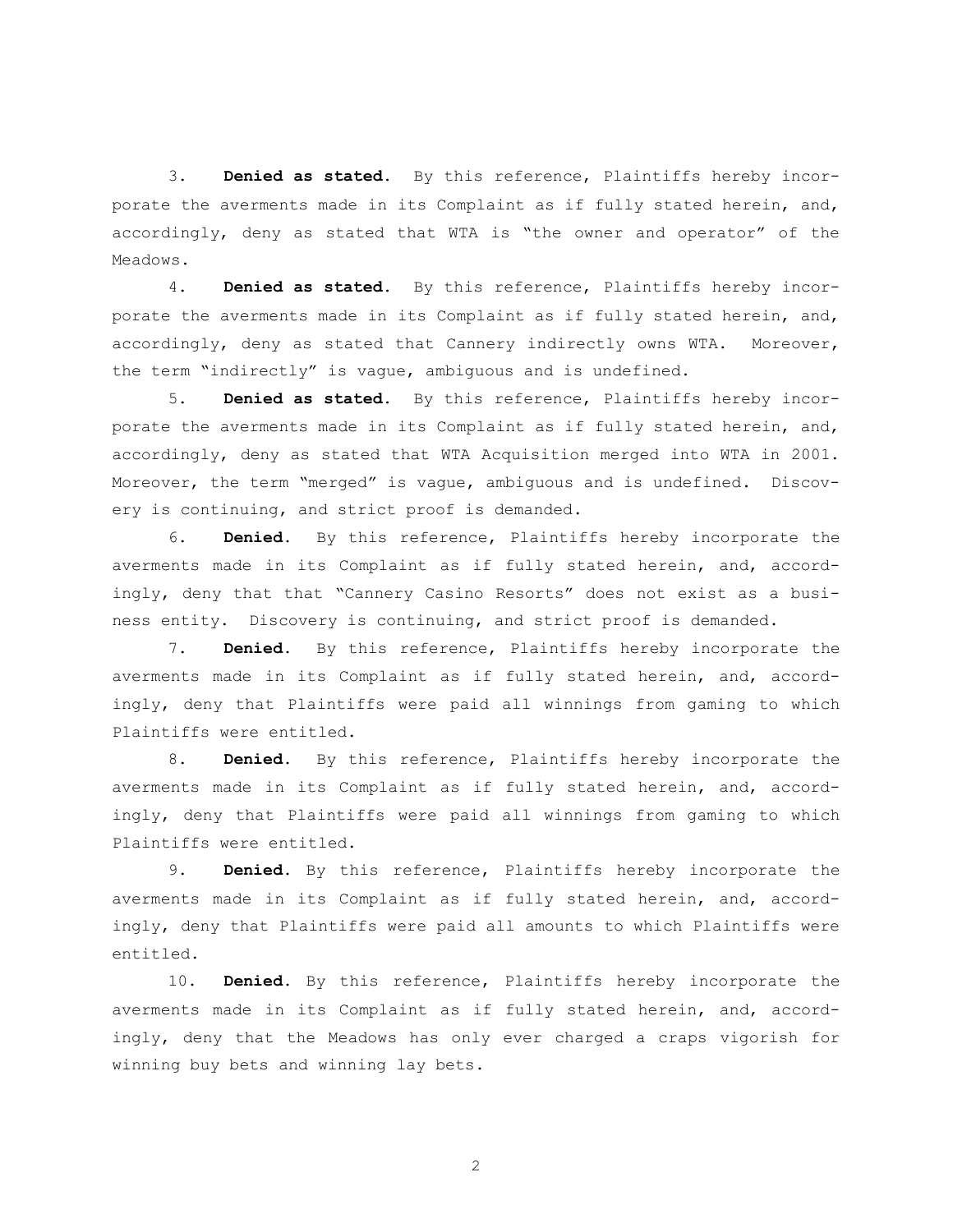11. **Denied.** By this reference, Plaintiffs hereby incorporate the averments made in its Complaint as if fully stated herein, and, accordingly, deny that Plaintiffs have never paid a craps vigorish for winning buy bets and winning lay bets.

12. **Denied as stated.** By this reference, Plaintiffs hereby incorporate the averments made in its Complaint as if fully stated herein, and, accordingly, deny as stated that the full ownership of The Meadows is publicly available on the Pennsylvania Gaming Commission website.

13. **Denied.** By this reference, Plaintiffs hereby incorporate the averments made in its Complaint as if fully stated herein, and, accordingly, deny that the public statements made by Cannery and WTA concerning the ownership of The Meadows have been truthful.

14. **Denied.** Defendants' averment is a nullity as a result of the Order of this Court, dated October 7, 2013. To the extent that any response is required, it is denied that the Court does not have subject matter jurisdiction.

15. **Denied.** Defendants' averment is a nullity as a result of the Order of this Court, dated October 7, 2013. To the extent that any response is required, it is denied that Plaintiffs' claims are preempted by the Pennsylvania Race Horse Development and Gaming Act.

16. **Denied.** Defendants' averment is a nullity as a result of the Order of this Court, dated October 7, 2013. To the extent that any response is required, it is denied that Plaintiffs' failed to exhaust administrative remedies.

17. **Denied.** By this reference, Plaintiffs hereby incorporate the averments made in its Complaint as if fully stated herein. It is denied that Plaintiffs' consented to the averred unlawful conduct of Defendants.

18. **Denied.** It is denied that Plaintiffs' are estopped from obtaining relief.

19. **Denied in part, as stated.** By this reference, Plaintiffs hereby incorporate the averments made in its Complaint as if fully stated herein. Plaintiffs admit the averments in the Complaint as made, but deny as stated to any extent that Plaintiffs had such knowledge of ownership or

3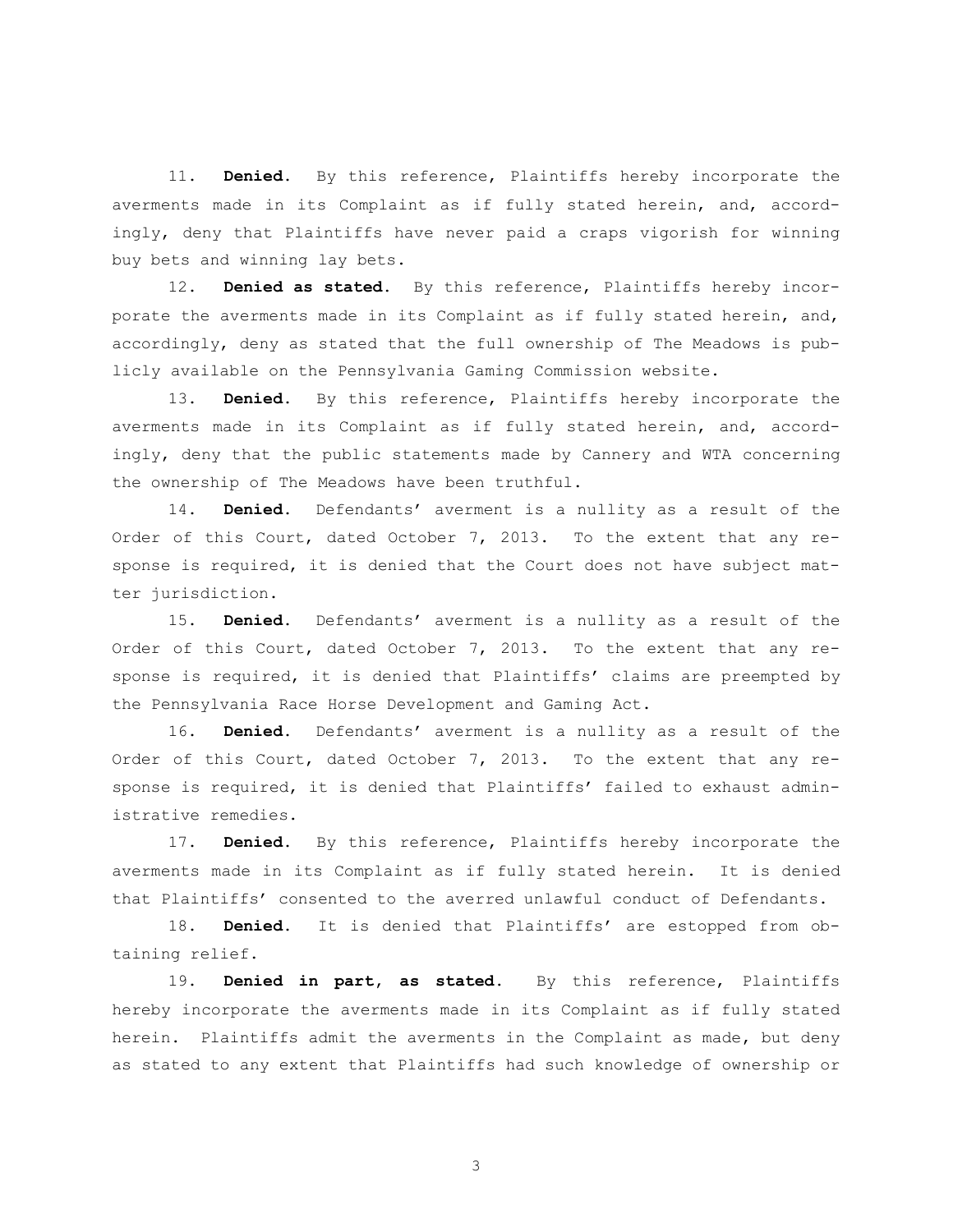business practices in a manner that is a defense to the averments made in the Complaint.

20. **Denied.** It is denied that Plaintiffs' proximately caused the damages alleged in the Complaint.

21. **Denied.** It is denied that Plaintiffs' caused or contributed to the damages that they seek to recover in the Complaint.

22. **Denied.** It is denied that Plaintiffs refused to mitigate or necessarily that damages should be reduced for such a non-existent cause.

23. **Denied.** It is denied that Plaintiffs have unclean hands.

24. **Denied.** It is denied that the Defendants have conducted business in conformity with the Pennsylvania Gaming Control Board regulations and oversight.

25. **Denied.** To the extent a response is required, it is denied that any of the Defendants may properly assert the doctrines of justification and/or license, or that there are facts to support the assertion.

26. **Denied.** Plaintiffs deny that, for any reason, that Plaintiffs' claims are barred by the statute of limitation and/or laches.

WHEREFORE, Plaintiffs hereby demand judgment in their favor for compensatory, incidental, nominal and punitive damages, treble damages and attorneys' fees to the fullest extent permitted by law, and all other damages deemed to be just, in an amount exceeding \$50,000, exclusive of interest and costs.

January 28, 2014 **Respectfully submitted**, TEV LAW GROUP, PC

> By: /Gregg Zegarelli/ Gregg R. Zegarelli

Z E G A R E L L I Technology & Entrepreneurial Ventures Law Group, P.C. 2585 Washington Road, Suite 134 Summerfield Commons Office Park Pittsburgh, PA 15241 412.833.0600 mailroom.grz@zegarelli.com

4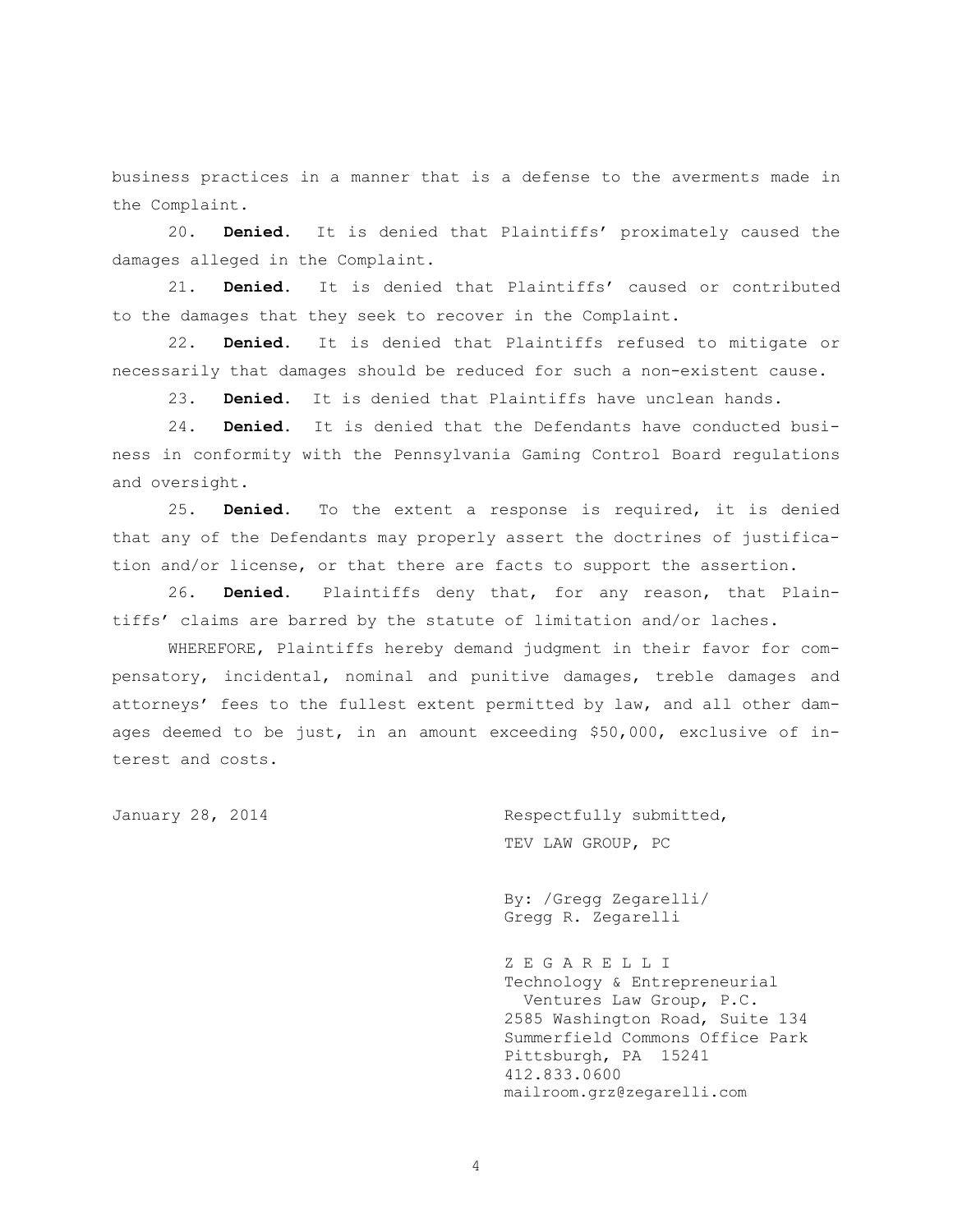# **VERIFICATION**

I, Timothy Mastroianni, verify that the facts set forth in the attached document are true and correct to the best of my knowledge, information and belief. I understand that false statements herein are made subject to the penalties of 18 Pa.C.S. Section 4904, relating to unsworn falsification to authorities.

Timathy Mastraranni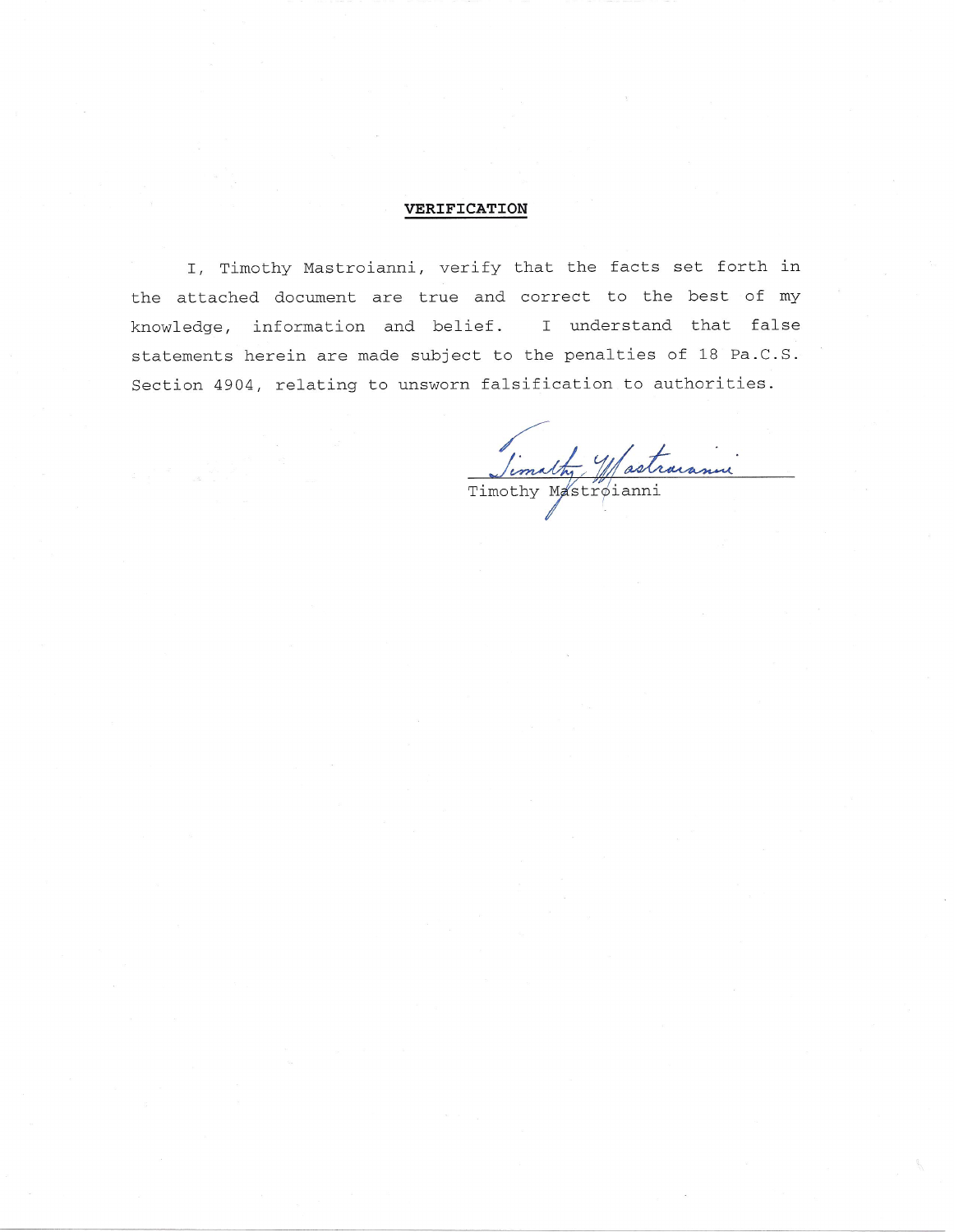# VERIFICATION

I, Janine Litman, verify that the facts set forth in the attached document are true and correct to the best of my knowledge, information and belief. I understand that false statements herein are made subject to the penalties of 18 Pa.C.S. Section 4904, relating to unsworn falsification to authorities.

 $\rightarrow$ omil Janine Litman